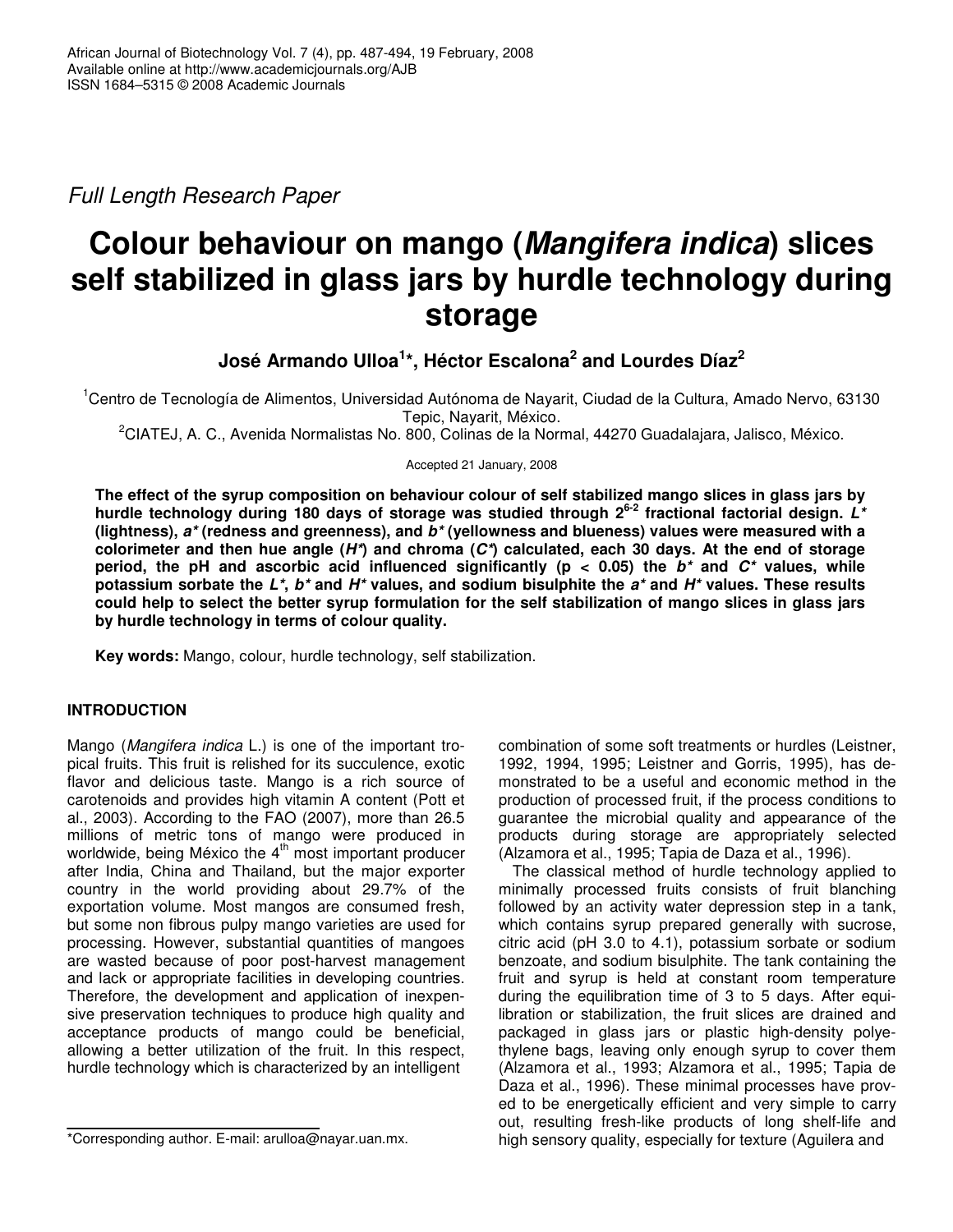| <b>Syrup</b> | <b>Sucrose</b><br>(g/kg) | Sodium chloride<br>(g/kg) | pH (adjusted<br>with citric acid) | Potassium sorbate<br>(g/kg) | <b>Ascorbic</b><br>acid (g/kg) | Sodium bisulphite<br>(g/kg) |
|--------------|--------------------------|---------------------------|-----------------------------------|-----------------------------|--------------------------------|-----------------------------|
|              | 300                      | 1.50                      | 3.60                              | 0.75                        | 0.50                           | 0.45                        |
| 2            | 250                      | 1.50                      | 3.60                              | 0.75                        | 0.00                           | 0.45                        |
| 3            | 300                      | 1.50                      | 3.40                              | 0.50                        | 0.00                           | 0.45                        |
| 4            | 250                      | 0.00                      | 3.60                              | 0.75                        | 0.50                           | 0.25                        |
| 5            | 300                      | 0.00                      | 3.40                              | 0.75                        | 0.50                           | 0.45                        |
| 6            | 300                      | 1.50                      | 3.60                              | 0.50                        | 0.50                           | 0.25                        |
|              | 300                      | 0.00                      | 3.60                              | 0.75                        | 0.00                           | 0.25                        |
| 8            | 300                      | 1.50                      | 3.40                              | 0.75                        | 0.00                           | 0.25                        |
| 9            | 250                      | 0.00                      | 3.60                              | 0.50                        | 0.50                           | 0.45                        |
| 10           | 300                      | 0.00                      | 3.60                              | 0.50                        | 0.00                           | 0.45                        |
| 11           | 250                      | 0.00                      | 3.40                              | 0.50                        | 0.00                           | 0.25                        |
| 12           | 250                      | 1.50                      | 3.60                              | 0.50                        | 0.00                           | 0.25                        |
| 13           | 250                      | 0.00                      | 3.40                              | 0.75                        | 0.00                           | 0.45                        |
| 14           | 300                      | 0.00                      | 3.40                              | 0.50                        | 0.50                           | 0.25                        |
| 15           | 250                      | 1.50                      | 3.40                              | 0.75                        | 0.50                           | 0.25                        |
| 16           | 250                      | 1.50                      | 3.40                              | 0.50                        | 0.50                           | 0.45                        |

**Table 1.** Syrup composition to package the mango slices.

Chirife, 1994; Liestner, 1995), which is often problematic for canned fruit. However, the process previously described is highly time consuming and costly. Therefore the self stabilization of the fruit in the container is desirable to get a continuous process.

On the other hand, the colour contributes greatly to the attractive appearance of the fruits. The majority of the changes related to the alteration of colour in processed fruits are associated with enzymatic and not enzymatic reactions, as well as the degradation of pigments (Cornwell and Wrolstad, 1981; Jayaraman et al., 1999; Soliva-Fortuney et al., 2002). These reactions produce undesirable odour, flavor changes and lowering of the nutritive value (Toribio and Lozano, 1986). Therefore the objective colour determination by instrumental measurements is important not only for the description of colour change but also as source of useful information for quality control of food products (Garza et al., 1999; Mazkan, 2001).

The purpose of this research was to evaluate the effect of the syrup composition on colour behaviour on mango slices self stabilized in glass jars by hurdle technology during storage.

#### **MATERIALS AND METHODS**

#### **Mangoes**

Kent mangoes were obtained from a commercial grower in Navarrete municipality of San Blas, Nayarit, México (21°22'30'' North latitude, 105°07'30'' West longitude), and transported to the Centro de Tecnología de Alimentos of the Universidad Autónoma de Nayarit, at ambient temperature (25°C). The mangoes were picked mature green in anticipation of the processing date and were allowed to ripen for 4 days at room temperature (25°C). Mangoes were washed with water, peeled with a knife, the flesh removed from the seed, and then cut into slices in shape of slabs of 7 x 5 x 1 cm. The mango slices were blanched at 80°C for 10 min with a ratio fruit: water of 1:4

#### **Formulation and preparation of syrups**

Formulations of syrups were obtained by means of a  $2^{6-2}$  fractional factorial design (Montgomery, 2002), having as factors sucrose, salt (sodium chloride), pH (adjusted with citric acid), potassium sorbate, ascorbic acid, and sodium bisulphite. The high level of each food additive of the syrup formulations was established in agreement with the dose used generally in processing of fruits by hurdle technology (Alzamora et al., 1995) and the international legislation in the matter (FAO/WHO, 2006). All the ingredients for the preparation of syrups were food grade (Almacén de Drogas La Paz, S.A., de C.V., Guadalajara, Jalisco, México). The syrups were prepared as follows: firstly the water temperature was raised at 80ºC, and then appropriate amounts of sucrose, sodium chloride, potassium sorbate, ascorbic acid, and sodium bisulphite were added to it, and the pH was immediately measured adjusting it with citric acid to the corresponding level. Finally, the syrup temperature was raised at 90ºC and it was ready to be used as covering liquid for the packaging of mango slices in glass jars. Table 1 shows the composition of each syrup used for the packaging of mango slices.

#### **Mango slices packaging**

For the packaging of mango slices, glass jars of 500 ml with a metallic lid covered with a polymeric film resilient to high acidity were used. In each glass jar was deposited seven mango slices, which were equivalents to the 60% weight capacity of the container, and the remainder 40% was filled with the covering liquid, added at 90ºC. Then, immediately the glass jar was enclosed. When the glass jars were at room temperature, then they were placed in cardboards for later analysis. The storage of the cardboards with self stabilized mango slices in glass jars was at room temperature  $(25^{\circ}\text{C})$ .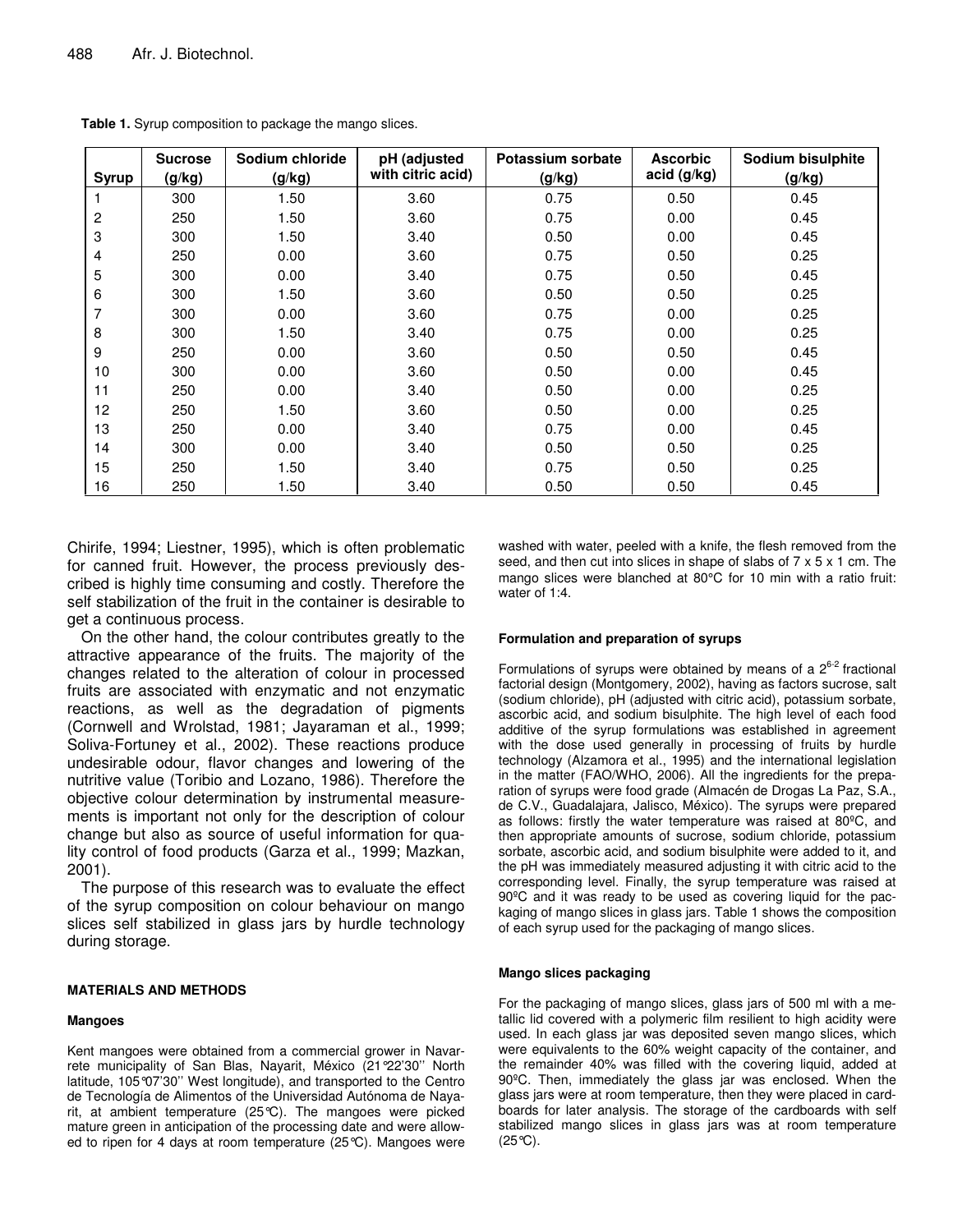|                     | <sup>a</sup> F-ratio |                    |                    |                    |                    |  |  |
|---------------------|----------------------|--------------------|--------------------|--------------------|--------------------|--|--|
| <b>Main effects</b> | ∎ ∗                  | a*                 | b*                 | $\mathbf{C}^*$     | H*                 |  |  |
| Sucrose             | $0.15^{NS}$          | 0.05 <sup>NS</sup> | 0.54 <sup>NS</sup> | 0.51 <sup>NS</sup> | $0.24^{NS}$        |  |  |
| Sodium chloride     | 1.05 <sup>NS</sup>   | 1.46 <sup>NS</sup> | 0.54 <sup>NS</sup> | 0.52 <sup>NS</sup> | 1.70 <sup>NS</sup> |  |  |
| рH                  | 0.65 <sup>NS</sup>   | 3.16 <sup>NS</sup> | 6.01 <sup>S</sup>  | 5.78 <sup>S</sup>  | 2.96 <sup>NS</sup> |  |  |
| Potassium sorbate   | $17.25^{\text{S}}$   | 2.40 <sup>NS</sup> | 34.63 <sup>S</sup> | $35.24^{\text{S}}$ | $1.07^{NS}$        |  |  |
| Ascorbic acid       | $0.94^{NS}$          | $0.78^{NS}$        | $12.17^{S}$        | 12.09 <sup>S</sup> | 0.75 <sup>NS</sup> |  |  |
| Sodium bisulphite   | 3.03 <sup>NS</sup>   | $77.74^{\text{S}}$ | $1.71^{NS}$        | 1.48 <sup>NS</sup> | $76.10^{S}$        |  |  |

**Table 2.** Analysis of variance of the syrup components for the colour parameters of the mango slices self stabilized in glass jars by hurdle technology at 180 storage days.

*L\** = lightness, *a\** = redness and greenness, *b\** = yellowness and blueness, *C\** = chroma, *H\** = hue angle. <sup>a</sup>Numerical values are the F-ratio of the variance explained by a factor compared with the unexplained variance.  $\mathrm{^{S}p}$  <0.05,  $\mathrm{^{NS}}$ =non significant.

#### **Colour analysis**

The colour of the mango slices was measured with a Minolta colorimeter CR-300 (Minolta Corp., Ramsey, NJ, U.S.A.). The colorimeter was calibrated with a white standard. The colour measurement was each 30 days during the storage period of 180 days. Seven slices from each glass jar were used for colour measurement. One side of each slice was placed flush against the light source and based on the Commission Internationale de I'Eclairage (CIE) *L\** (lightness), *a\** (redness and greenness) and *b\** (yellowness and blueness) values were measured (CIELAB colour scale). Hue angle  $(H^*)$  was calculated as  $\tan^{-1}(b^*/a^*)$  and chroma  $(C^*)$  as  $(a^{*2}+b^{*2})^{1/2}$ .

#### **Statistical analysis**

Analysis of variance and the least significant difference (LSD) test for comparison of means were performed using the software Statgraphics Plus Version 4.0 Plus (Manugistics, Inc.,Rockville, Md., U.S.A.). Significance of differences was defined at p <0.05.

# **RESULTS**

Table 2 shows the analysis of variance of the syrup components on colour parameters of mango slices self stabilized in glass jars by hurdle technology at 180 days of storage. According to these results, the sucrose and salt did not have a significant ( $p$  <0.05) effect on any of the colour parameters studied, while the pH (adjusted with citric acid), potassium sorbate, ascorbic acid, and sodium bisulphite had a significant ( $p$  <0.05) effect on at least one of the colour parameters evaluated.

The effect of sucrose, salt, pH, potassium sorbate, ascorbic acid, and sodium bisulphite of the syrups on *L\** from the self stabilized mango slices in glass jars by hurdle technology during storage, are shown in Figure 1. When *L\** decrease, this behaviour is associated with the browning, which defines highly the perception that the consumers have of the quality of processed fruits, principally of fruits packaged in transparent containers, because the people have the chance to evaluate this characteristic before the acquisition of the product. According to Figure 1, the *L\** values on mango slices increased significantly ( $p$  < 0.05) during the firsts 30 days of storage, independently of the high or low level of each syrup component. In general, after 30 days of storage, the *L\** values on the mango slices began to drop by effect of each level and syrup ingredient up to 180 days of storage, getting approximately the *L\** initial value, except for potassium sorbate; the low level of potassium sorbate (0.5 g/kg) in the syrups produced a higher value of *L\** compared with the high level of such substance.

The behaviour of *a\** by effect of the levels of the syrup ingredients on self stabilized mango slices during 180 days of storage is shown in Figure 2. All the syrup ingredients, with their respective levels, had a irregular behaviour in *a\** during the storage period, with increases and decreases, but at 180 days the high level of sodium bisulphite (0.45 g/kg) produced a yellow colour clearer than the observed on the mango slices at low level of such substance (0.25 g/kg).

In general, the behaviour of *b\** by effect of each syrups ingredient, independently of their level, showed a decrease at the end of the storage period (Figure 3). The initial and end values of *b\**, in the storage period (180 days), were 58.0 and 45.6 (Figure 3d), respectively, decreasing 12.4 units in the scale of this colour parameter at the low level of potassium sorbate (0.5 g/kg). On the other hand, the high levels of pH (3.6) and ascorbic acid (0.5 g/kg) had a significant (p <0.05) decrease lower of *b\** than their low levels, respectively.

The mean *H\** values of mango slices in syrups with 0.25 g/kg of sodium bisulphite during the storage period of 180 days decreased by 1.44°, while those in syrups with 0.45 g/kg of sodium bisulphite increased by 2.2° (Figure 4).

The higher decrease of the *C\** values was detected on the mango slices in syrups with 0.75 g/kg of potassium sorbate (from 57.9 to 45.6), while the presence of ascorbic acid (0.5 g/kg) and a pH value of 3.6 in the syrups produced a minor variation of *C\** from 57.6 to 49.3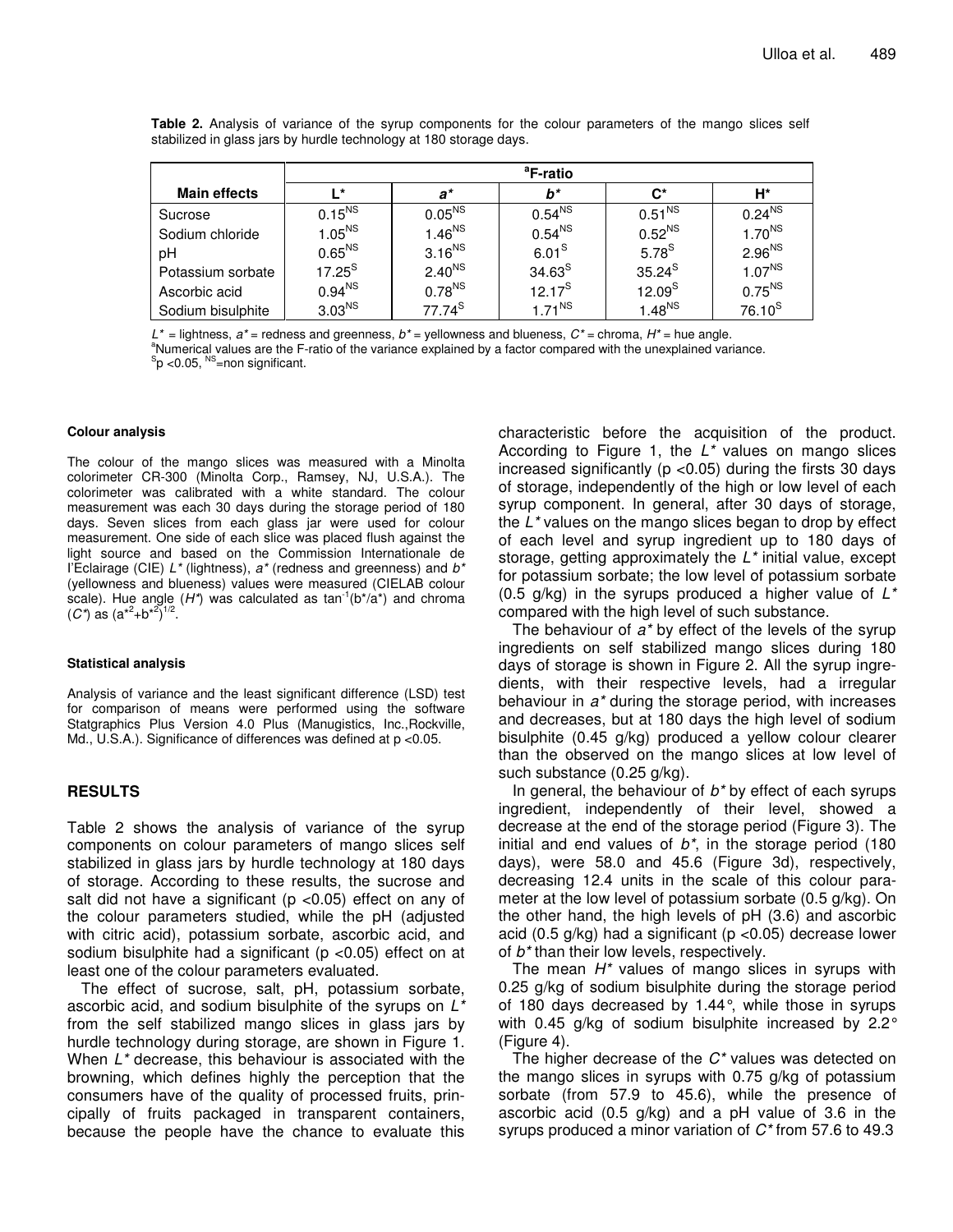

**Figure 1.** Behaviour of *L\** on the mango segments self stabilized in glass jars by hurdle technology with effect of sucrose (a), sodium chloride (b), pH (c), potassium sorbate (d), ascorbic acid (e), and sodium bisulphite (f).

and 57.6 to 48.9, respectively (Figure 5).

# **DISCUSSION**

The main problem of appearance during storage of processed yellow fruit by hurdle technology, which affects

greatly the quality of the products, is the degradation of the carotenoids. However, it is possible that other natural or added substances contained in the processed fruit will suffer degradation with the consequent damage of the desirable characteristic of colour during storage. The beneficial action of sulfites as antioxidants in the stabilization of carotenoids is due to the removal of the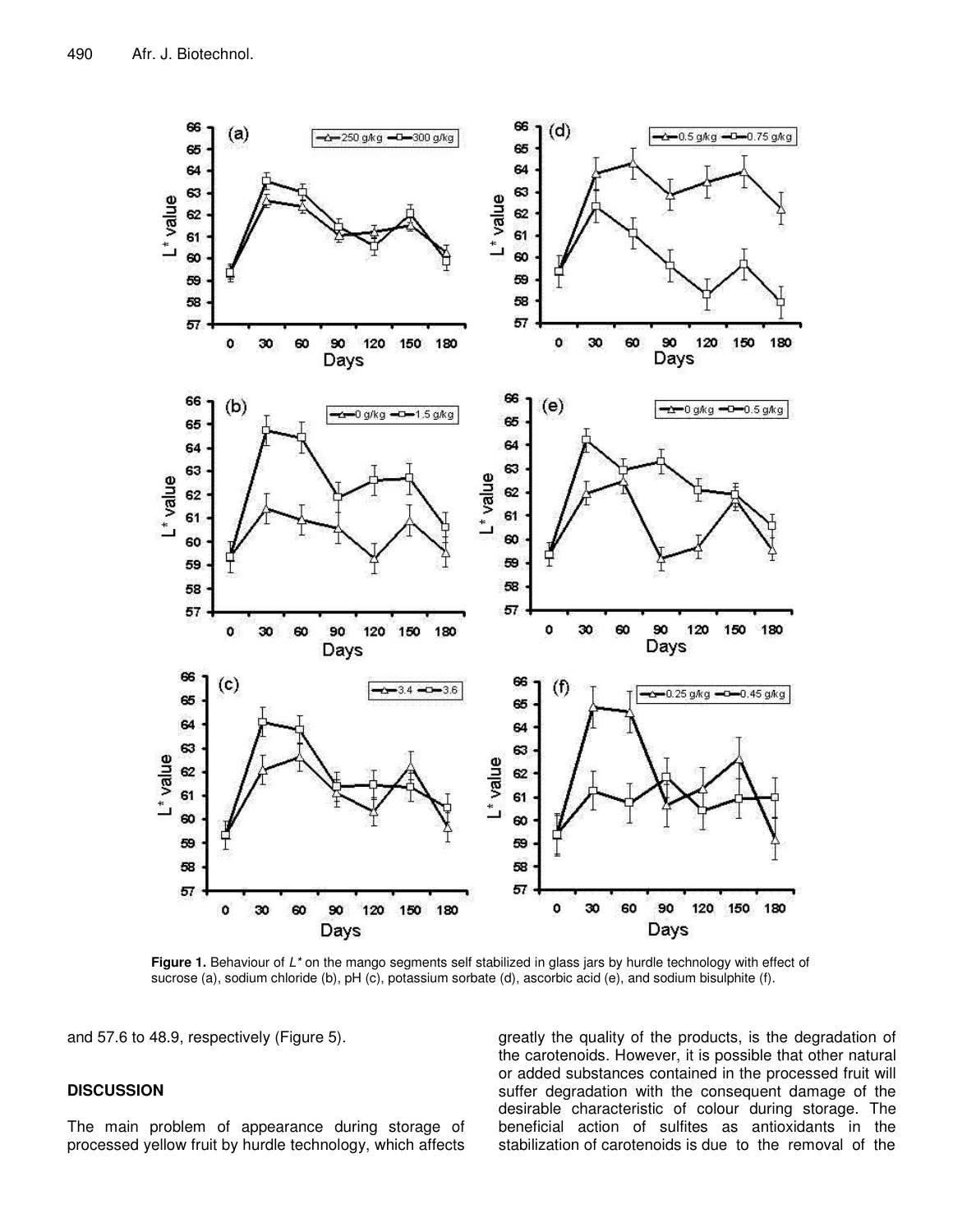

**Figure 2.** Behaviour of *a\** on the mango segments self stabilized in glass jars by hurdle technology with effect of sucrose (a), sodium chloride (b), pH (c), potassium sorbate (d), ascorbic acid (e), and sodium bisulphite (f).

oxygen in packaged food (Sapers, 1993). On the other hand, the sulfites are functional food additives useful in the pretreatment of dried vegetables, principally for the protection of colour (Latapi and Barret, 2006; Kinsgly et al., 2007). In this study, the syrups with a high level of sodium bisulphite (0.45 g/kg) determined *a\** values smaller and *H\** values bigger on mango slices, near to zero and 90° at 180 days of storage, respectively, producing a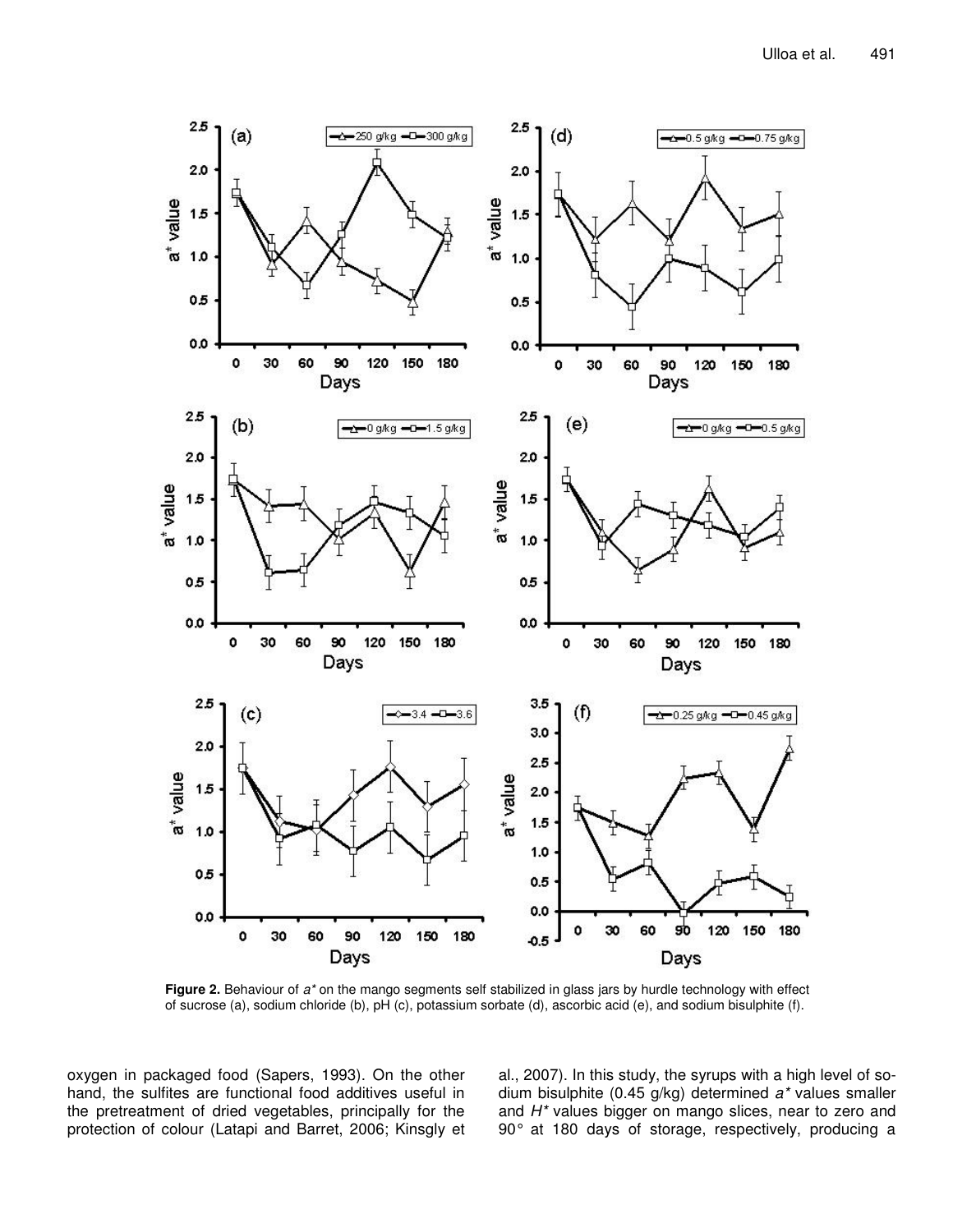

**Figure 3.** Behaviour of *b\** on the mango segments self stabilized in glass jars by hurdle technology with effect of sucrose (a), sodium chloride (b), pH (c), potassium sorbate (d), ascorbic acid (e), and sodium bisulphite (f).

yellow colour clearer than the yellow colour of the mango slices in syrups with a low level of sodium bisulphite (0.25 g/kg). An appropriate dose of sulfites in processed fruit by hurdle technology prevents the chemical and/or physical depletion of this antioxidant during storage, which assures an acceptable appearance of the product in terms

of colour (López-Malo et al., 1994). Jarayaman et al. (1999) reported low oxidation of carotenoids in products of high humidity from mango and papaya, which were stabilized by hurdle technology. As the sodium bisulphite, the ascorbic acid can be added also in processed fruit to fulfill an antioxidant function (Sawamura et al., 2000;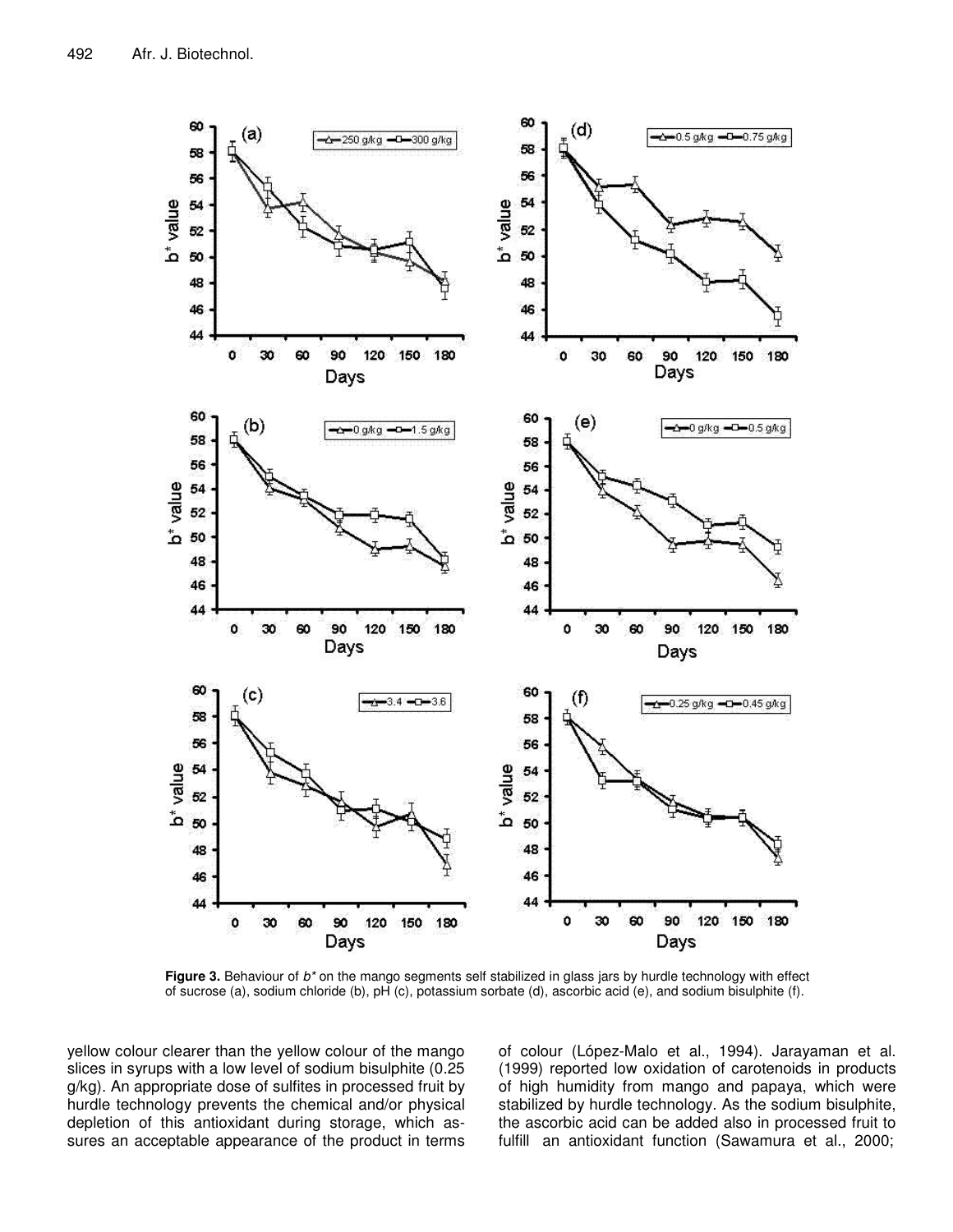

**Figure 4.** Hue angle values of mango slices self stabilized in glass jars by hurdle technology with effect of sodium bisulphite.

Guerrero-Beltrán et al., 2006). In this work the presence of ascorbic acid (0.5 g/kg) and a pH value of 3.6 in syrups increased the *b\** and *C\** values on the mango slices at the end of the storage, in contrast with the mango slices in syrups without ascorbic acid. This increase of the *b\** value was desirable because the yellow colour on the mango slices was located, onside the colour space, as a yellow clearer in comparison with the yellow colour of the mango slices packaged in syrups without ascorbic acid. A value bigger of *C\** on the mango slices was desirable because the purity or saturation of the colour also was bigger. With respect to the potassium sorbate in syrups and its effect on the colour characteristic on packaged mango slices, at the end of storage, the high dose of such preservative (0.75 g/kg) generated values lower of *L\**, *b\** and *C\** than the values of the same parameters in syrups with low dose (0.5 g/kg). Sorbic acid and its potassium salt, commonly named sorbates, are added to a wide range of foods because they have a very effective inhibitory action on microbial growth (Hsiao and Siever, 1999). However, sorbates suffer an oxidative degradation in aqueous solutions that depends on pH, water activity, presence of other additives and conditions of storage and processing (Gerschenson and Campos, 1995; Campos and Gerschenson 1996). It is well known that this degradation is accompanied by an increase in the concentration of carbonylic compounds, mainly acetaldehyde and β-carboxyacrolein, which polymerize rapidly to brown pigments (Arya and Thakur, 1988). In this research, the low dose of potassium sorbate (0.5 g/kg) in the syrups for packaging of mango slices showed values higher of *L\**, *a\** and *C\**, which indicated a browning grade lower that the mango slices packaged in syrups with the high dose of potassium sorbate (0.75 g/kg). This above behaviour was reported by Vidysagar and Arya (1984) for mango squash where the addition of 0.1% sorbic acid did not affect the rate of browning, while 0.2% caused a slight increase in the rate of browning.



**Figure 5.** Chroma values of mango slices self stabilized in glass jars by hurdle technology with effect of (a) pH, (b) potassium sorbate, and (c) ascorbic acid.

In conclusion, this study demonstrated that the appropriate formulation of syrup was important in the stability of the colour on the mango slices self stabilized in glass jars by hurdle technology during storage, which is deduced from the small changes observed in the studied colour parameters. In general, these small changes did not showed alterations visually perceptible on the yellow colour of the fruit.